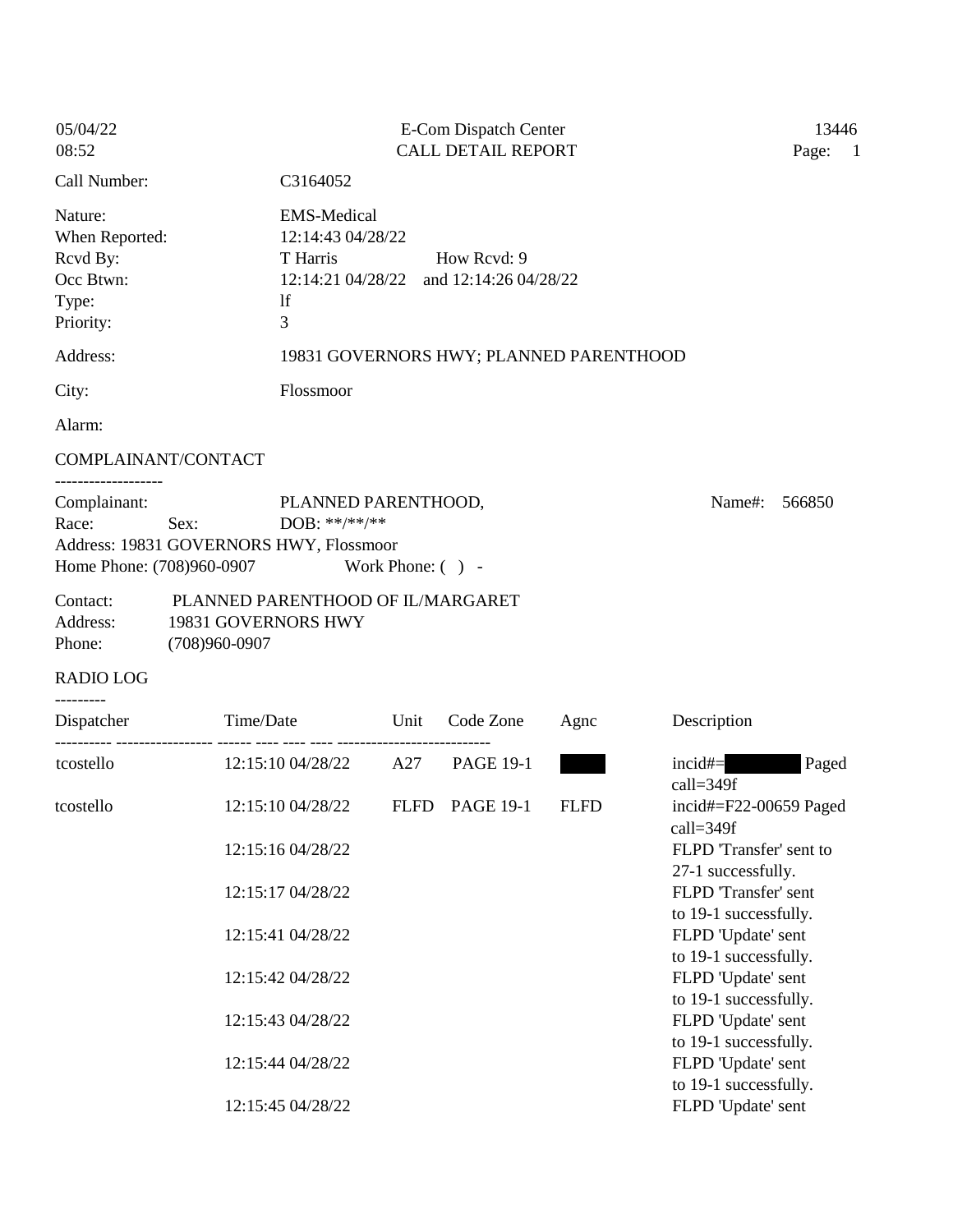| 05/04/22         |                                        | <b>E-Com Dispatch Center</b> |                  | 13446                                                                     |  |
|------------------|----------------------------------------|------------------------------|------------------|---------------------------------------------------------------------------|--|
| 08:52            |                                        | <b>CALL DETAIL REPORT</b>    |                  | Page:<br>2                                                                |  |
|                  | 12:15:46 04/28/22                      |                              |                  | to 19-1 successfully.<br>FLPD 'Update' sent                               |  |
|                  | 12:15:47 04/28/22                      |                              |                  | to 19-1 successfully.<br>FLPD 'Update' sent                               |  |
|                  | 12:15:48 04/28/22                      |                              |                  | to 27-1 successfully.<br>FLPD 'Update' sent<br>to 27-1 successfully.      |  |
|                  | 12:15:49 04/28/22                      |                              |                  | FLPD 'Update' sent<br>to 27-1 successfully.                               |  |
|                  | 12:15:50 04/28/22                      |                              |                  | FLPD 'Update' sent to 27-1<br>successfully.                               |  |
| A Maro           | 12:15:50 04/28/22                      | 727                          | <b>ENRT P71</b>  | FLPD incid#=F22-01666<br>Enroute to a Call call=3491                      |  |
|                  | 12:15:51 04/28/22                      |                              |                  | FLPD 'Update' sent to 27-1<br>successfully.                               |  |
|                  | 12:15:52 04/28/22                      |                              |                  | FLPD 'Update' sent to 27-1<br>successfully.                               |  |
|                  | 12:16:16 04/28/22                      |                              |                  | FLPD 'Update' sent to 19-1<br>successfully.                               |  |
|                  | 12:16:17 04/28/22                      |                              |                  | FLPD 'Update' sent to 27-1<br>successfully.                               |  |
| <b>AMBULANCE</b> | 12:16:18 04/28/22                      | A27                          | <b>ENRT 19-1</b> | (MDC)<br>Enroute to a call<br>incid#=<br>call=349f                        |  |
|                  | 12:16:45 04/28/22                      |                              |                  | FLPD 'Update' sent to 27-1<br>successfully.                               |  |
|                  | 12:16:46 04/28/22                      |                              |                  | FLPD 'Update' sent to 27-1<br>successfully.                               |  |
|                  | 12:16:47 04/28/22                      |                              |                  | FLPD 'Update' sent to 19-1<br>successfully.                               |  |
|                  | 12:16:48 04/28/22                      |                              |                  | FLPD 'Update' sent to 19-1<br>successfully.                               |  |
|                  | 12:17:16 04/28/22                      |                              |                  | FLPD 'Update' sent to 19-1<br>successfully.                               |  |
|                  | 12:17:17 04/28/22                      |                              |                  | FLPD 'Update' sent to 27-1<br>successfully.                               |  |
|                  | 12:17:46 04/28/22<br>12:17:47 04/28/22 |                              |                  | FLPD 'Update' sent to 19-1<br>successfully.                               |  |
|                  | 12:22:47 04/28/22                      |                              |                  | FLPD 'Update' sent to 27-1<br>successfully.<br>FLPD 'Update' sent to 27-1 |  |
|                  | 12:22:48 04/28/22                      |                              |                  | successfully.<br>FLPD 'Update' sent to 19-1                               |  |
|                  |                                        |                              |                  | successfully.                                                             |  |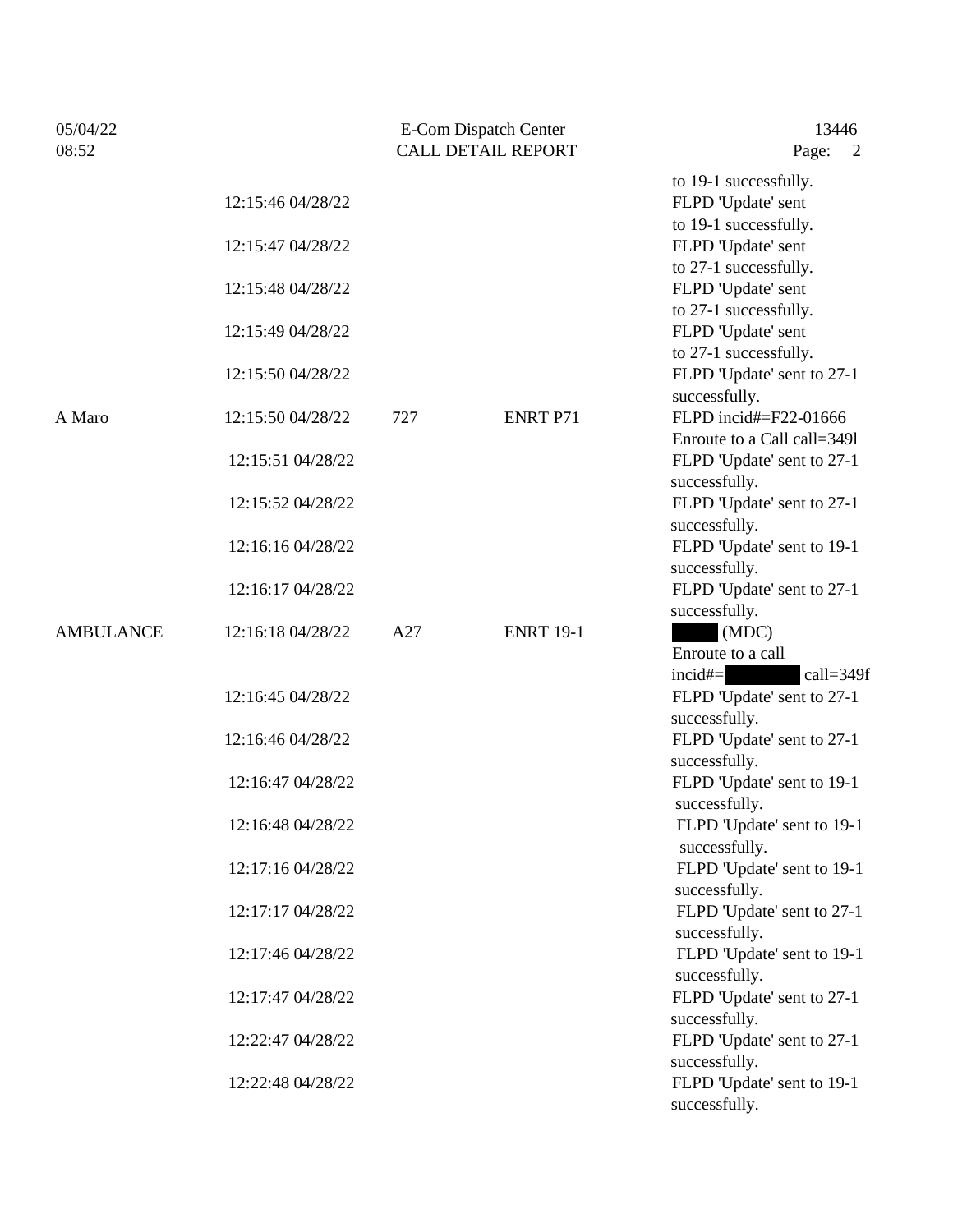| 05/04/22<br>08:52            |                                        |            | E-Com Dispatch Center<br><b>CALL DETAIL REPORT</b> | 13446<br>Page:<br>3                                                                |  |
|------------------------------|----------------------------------------|------------|----------------------------------------------------|------------------------------------------------------------------------------------|--|
| <b>AMBULANCE</b>             | 12:23:34 04/28/22                      | A27        | <b>ARRV 19-1</b>                                   | (MDC) Arrived on<br>Scene incid#=<br>call=349f                                     |  |
|                              | 12:23:46 04/28/22                      |            |                                                    | FLPD 'Update' sent to 19-1<br>successfully.                                        |  |
|                              | 12:23:48 04/28/22                      |            |                                                    | FLPD 'Update' sent to 27-1<br>successfully.                                        |  |
| E Bausch                     | 12:24:19 04/28/22                      | 727        | <b>ARRV P71</b>                                    | FLPD (MDC) Arrived on<br>scene incid#=F22-01666<br>$call=3491$                     |  |
|                              | 12:24:47 04/28/22                      |            |                                                    | FLPD 'Update' sent to 19-1<br>successfully.                                        |  |
|                              | 12:24:48 04/28/22                      |            |                                                    | FLPD 'Update' sent to 27-1<br>successfully.                                        |  |
| <b>AMBULANCE</b>             | 12:28:26 04/28/22                      | A119       | <b>ENRT P71</b>                                    | FLFD (MDC) Assisting unit<br>727 incid#=13827 call=3491                            |  |
| <b>AMBULANCE</b>             | 12:29:37 04/28/22                      | A119       | CMPL P71                                           | FLFD (MDC) Completed call<br>incid#=13827 call= $\bar{3}491$                       |  |
| <b>AMBULANCE</b>             | 12:31:36 04/28/22                      | A19        | <b>ENRT 19-1</b>                                   | FLFD (MDC) Assisting unit<br>A27 incid#=F22-00659<br>$call=349f$                   |  |
| tcostello                    | 12:33:38 04/28/22                      | A19        | <b>CMPL 19-1</b>                                   | FLFD incid#=F22-00659<br>Reassigned to call 357f,<br>Completed call 349f           |  |
| <b>AMBULANCE</b><br>E Bausch | 12:36:27 04/28/22<br>12:36:32 04/28/22 | A27<br>727 | <b>ENSS 19-1</b><br>CMPL P71                       | $(MDC)$ , call=349f<br>FLPD (MDC) Completed<br>call incid#=F22-0166<br>$call=3491$ |  |
|                              | 12:36:48 04/28/22                      |            |                                                    | FLFD 'Update' sent to 27-1                                                         |  |
|                              |                                        |            |                                                    | successfully.                                                                      |  |
|                              | 12:36:49 04/28/22                      |            |                                                    | FLFD 'Update' sent to 19-1                                                         |  |
|                              |                                        |            |                                                    | successfully.                                                                      |  |
| <b>AMBULANCE</b>             | 12:41:52 04/28/22<br>12:42:19 04/28/22 | A27        | <b>ARH 19-1</b>                                    | $(MDC)$ , call=349f<br>FLFD 'Update' sent to 27-1                                  |  |
|                              |                                        |            |                                                    | successfully.                                                                      |  |
|                              | 12:42:20 04/28/22                      |            |                                                    | FLFD 'Update' sent to 19-1                                                         |  |
|                              |                                        |            |                                                    | successfully.                                                                      |  |
| <b>AMBULANCE</b>             | 12:56:21 04/28/22                      | A27        | <b>CMPL 19-1</b>                                   | (MDC) Completed                                                                    |  |
|                              |                                        |            |                                                    | Call incid#=Z22-01102                                                              |  |
|                              |                                        |            |                                                    | call=349f                                                                          |  |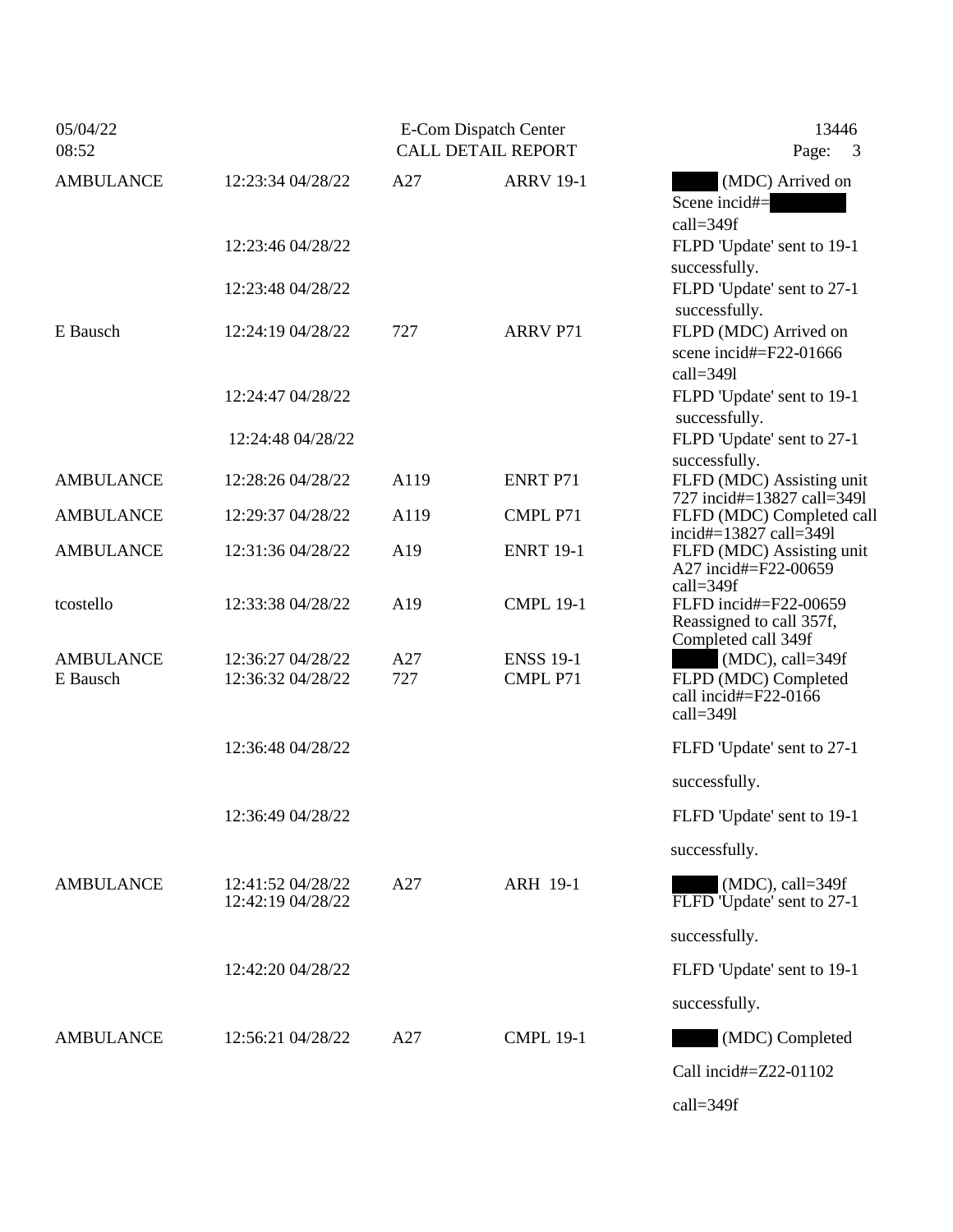--------

# **COMMENTS**

12:15:21 04/28/2022 - T Harris 20 YO , ALLERGIC REACTION TO MEDS 12:15:29 04/28/2022 - T Harris BREATHING NORMALLY 12:15:32 04/28/2022 - T Harris \*EDITED\* CONSCIOUS 12:15:43 04/28/2022 - T Harris NURSE WITH PATIENT 12:16:18 04/28/2022 - T Harris COME TO FRONT DOOR 12:22:27 04/28/2022 - tcostello a27 status 12:36:32 04/28/2022 - E Bausch PT TREATED ALS AND TRANSPORTED TO SSH

## UNIT HISTORY

------------

| Code |  |
|------|--|
|      |  |
|      |  |
|      |  |
|      |  |
|      |  |
|      |  |
|      |  |
|      |  |
|      |  |
|      |  |
|      |  |
|      |  |
|      |  |
|      |  |
|      |  |
|      |  |
|      |  |
|      |  |
|      |  |
|      |  |
|      |  |
|      |  |
|      |  |
|      |  |
|      |  |
|      |  |